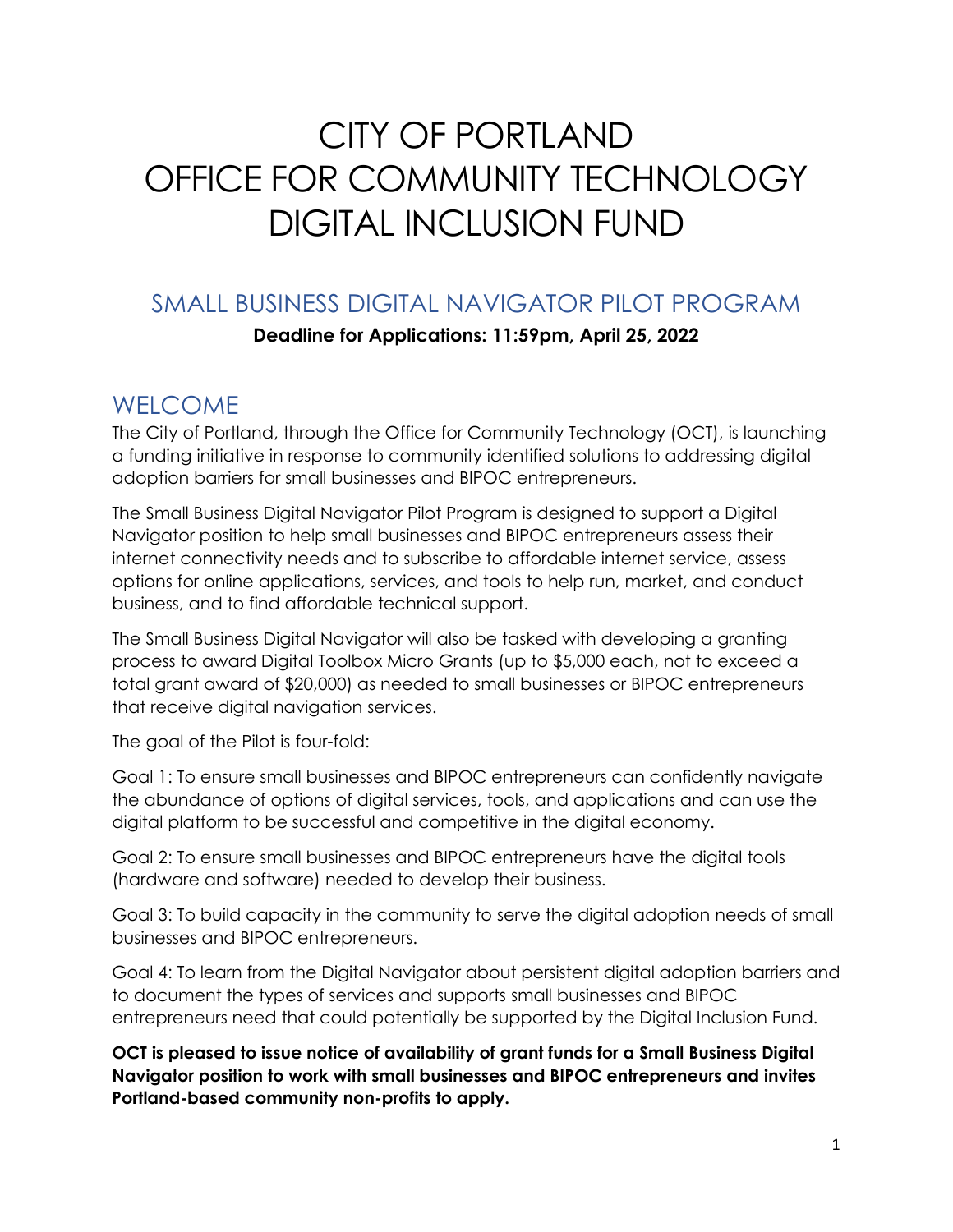OCT's Digital Inclusion Fund has \$75,000 available in the 2021-2022 fiscal year and anticipates granting a total of \$75,000 in this funding round to a single entity. \$55,000 of the grant shall be used to support the creation of a Small Business Digital Navigator program. \$20,000 of the grant shall be used by the Small Business Digital Navigator to award Digital Toolbox Micro Grants to Subgrantees (up to \$5,000 each, not to exceed a total grant spending of \$20,000).

OCT's Digital Inclusion Fund is expected to receive another \$75,000 in the 2022-2023 fiscal year budget and these funds may or may not be used to continue funding under this pilot. OCT will continue to rely on community direction, through engagement with the Digital Inclusion Network, grantees, and others, to determine the funding programs supported by the Digital Inclusion Fund. Being awarded grant funds using FY2021-22 funding does not imply or guarantee future funding.

## DIGITAL NAVIGATORS

"Digital Navigators" are individuals who address the whole digital inclusion process—internet connectivity, devices, and digital skills—with community members through repeated interactions.

The Small Business Digital Navigator is a staff person at a community-based organization who helps small business leaders find an affordable, reliable internet connection, learn to use digital devices, access financial resources, use business applications and software, and more. They work with an individual or team at the small business to provide on-demand, customized support.

Digital Navigators need to be familiar with business-related technology, be willing to learn new tools, have up-to-date information about connectivity and equipment, be familiar with resources available to small businesses and need to be culturally competent.

Digital Navigators conduct outreach efforts in the community to identify small businesses and BIPOC entrepreneurs needing support. The Digital Navigator then takes the time to learn about their connectivity needs and goals and interacts with them repeatedly to provide a foundation for continued learning.

## GRANT ELIGIBILITY REQUIREMENTS

To be considered, applicant organizations and the proposed project must fulfill all of the following minimum requirements:

- Applicant must be non-profit organization, or have a registered fiscal agent, located in the City of Portland, OR.
- Applicant must build or scale a Digital Navigator program that provides ondemand, one-to-one and/or small group dedicated support to small businesses and BIPOC entrepreneurs experiencing barriers to digital adoption via phone, email, text, video chat, in-person, and/or other communication methods.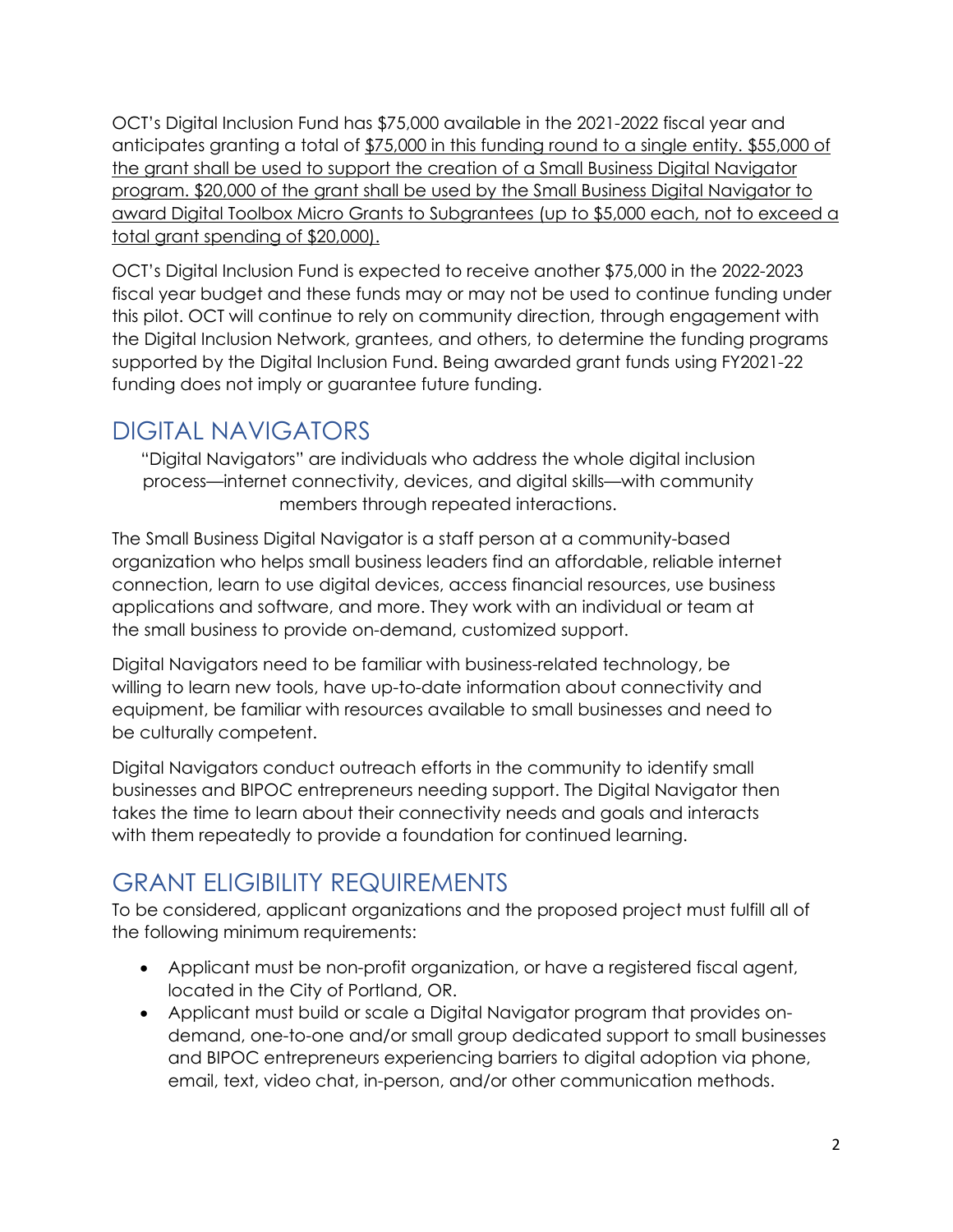- Applicant organization agrees to commit time (approx. 10-20 hours) to negotiate a grant agreement with City OCT staff in May.
- Applicant organization agrees to commit some of the digital navigator's time (approx. 1 hour/month) during the proposed project period for stakeholder engagement by presenting to Prosper Portland's Inclusive Business Resource [Network](https://prosperportland.us/portfolio-items/inclusive-business-resource-network/) Community of Practice and/or BIPOC in Tech Group, or City Bureau Partners.
- Application is signed by a duly authorized representative of the applicant organization.

## EVALUATION CRITERIA

This grant program is competitive. Applications that meet baseline eligibility requirements, will move forward in the process to be reviewed by a small selection committee using an evaluation matrix that includes the following criteria: community reach and intent to serve diverse populations, a well-presented plan for building the Small Business Digital Navigator project, demonstrated understanding of small business digital training/support needs, and demonstrated experience or plan to award microgrants.

## AWARD PROCESS

#### **Timeline**

April 11: Grant Application Opens April 25: Grant Application Deadline, 11:59PM April 26: Applications reviewed for baseline eligibility April 27-30: Applications reviewed by Selection Committee May 2: Selection Committee convenes to decide awards May 4: Applications selected to receive award announced May 5-31: Grant Agreement negotiations with selected Applicant June 1-15: Grant Agreement executed for signature

#### Reporting Requirements

Periodic progress reports will be required to document project implementation milestones and project impacts/successes and challenges.

## HOW TO APPLY

OCT is accepting applications through an online Google Form<sup>\*</sup>. To access the Google Form, please visit [https://www.portlandoregon.gov/oct/81765.](https://www.portlandoregon.gov/oct/81765)

Completed applications must be submitted no later than 11:59pm on April 25, 2022.

\*If submitting an online Google Form application poses an undue hardship on your organization, please contact us at [connectingportland@portlandoregon.gov](mailto:connectingportland@portlandoregon.gov) or 503- 823-4188 to discuss alternate options.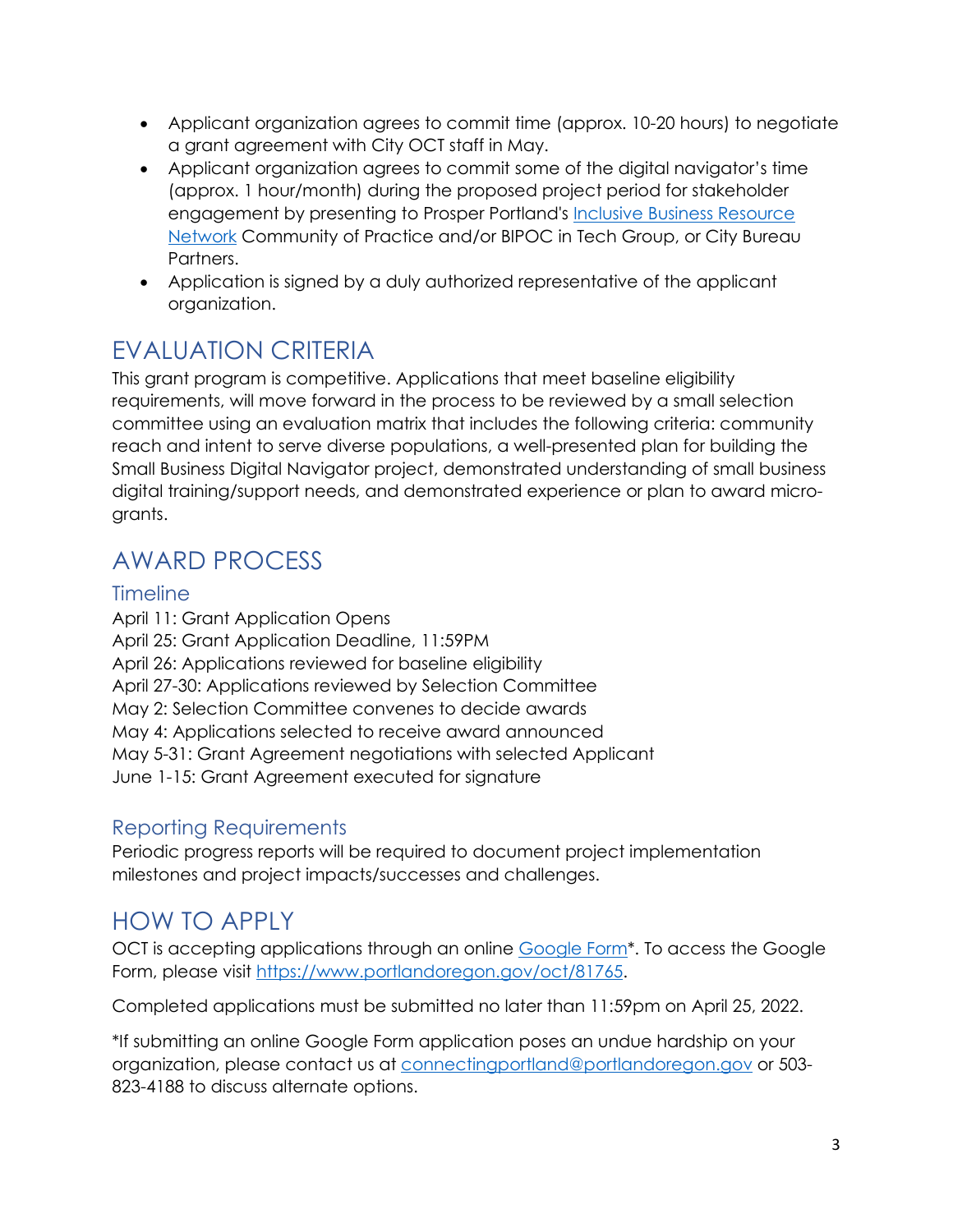The Google Form application includes the follow sections:

- General Information
- Applicant Organization Information
- Proposed Digital Navigator Project Information

For more information or to discuss an application, please contact Leina Gonzalez-Baird, Digital Equity Coordinator, at 503-823-4188 or send us an email at [connectingportland@portlandoregon.gov.](mailto:connectingportland@portlandoregon.gov)

*Thank you for your time and interest.*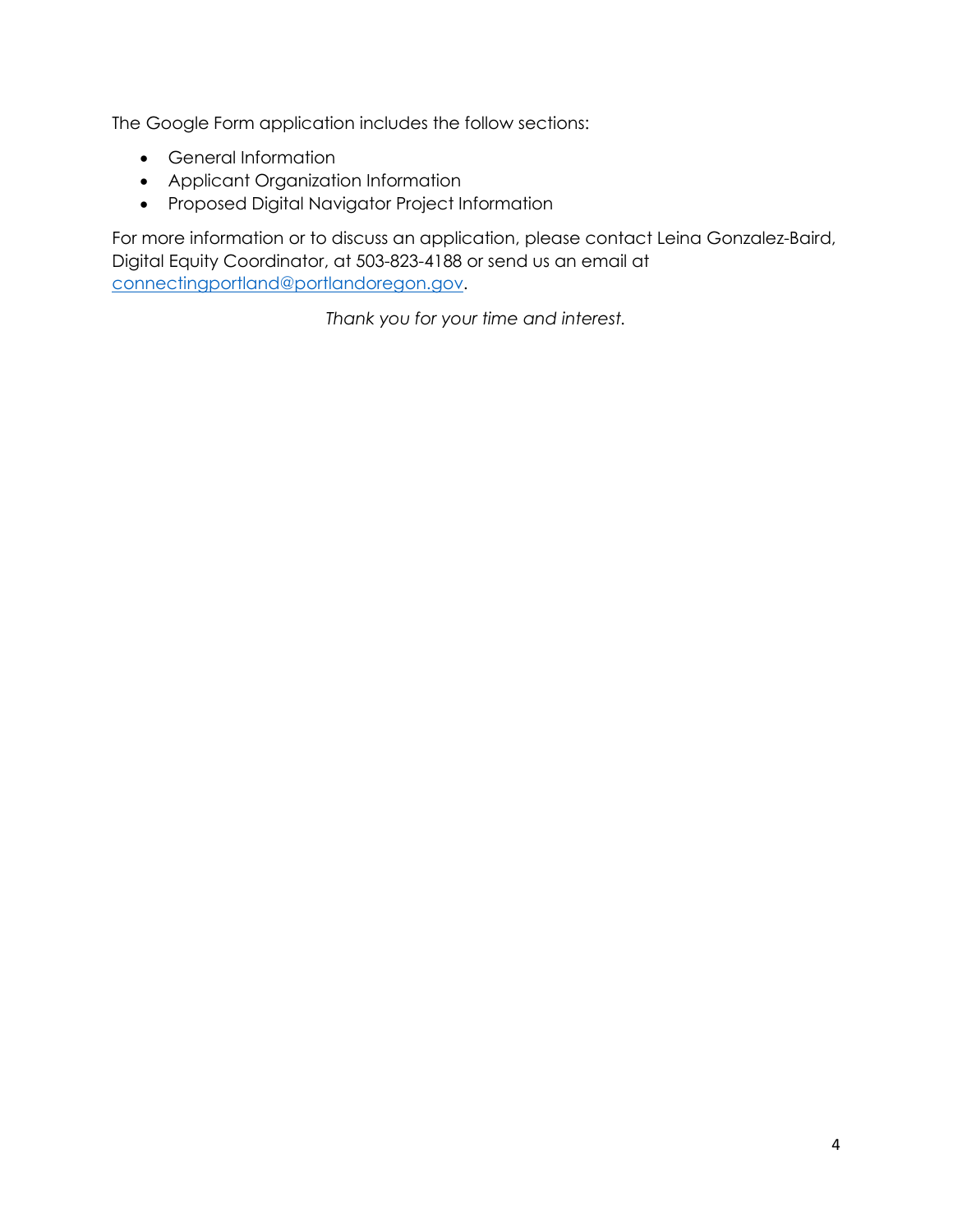# SMALL BUSINESS DIGITAL NAVIGATOR PILOT PROGRAM GRANT APPLICATION GUIDELINES

## BACKGROUND

The City's Digital Inclusion Fund—Small Business Digital Navigator Pilot Program is designed to help build capacity in community-based organizations that are already experimenting with providing Digital Navigator services to the small business community or looking to start training existing or new staff to be navigators.

The Digital Navigator model addresses multiple layers of becoming digitally included, which traditional classes and other services in the past might not have addressed completely.

The goal of the digital navigator is not only to provide accurate information about equipment, connectivity, or foundational education options but to offer support that addresses the needs and goals of the person receiving the service.

This is done by providing on-demand, one-to-one and small group dedicated support via phone, email, text, video chat, in-person, and/or other communication methods.

Digital Navigators support individuals or leadership teams within a small business to assess their internet connectivity needs and to subscribe to affordable internet service, assess options for online applications, services, and tools to help run, market, and conduct business, and to find affordable technical support.

## GRANT APPLICATION GUIDELINES

Please review this guide to ensure you submit all the required information in your application for grant funding.

The Google Form Grant Application includes the following information fields. All fields are required.

#### General Information

#### **1. Organization Name**

Applicant organization name

#### **2. Organization Address**

Applicant organization address

**3. Organization Web Address**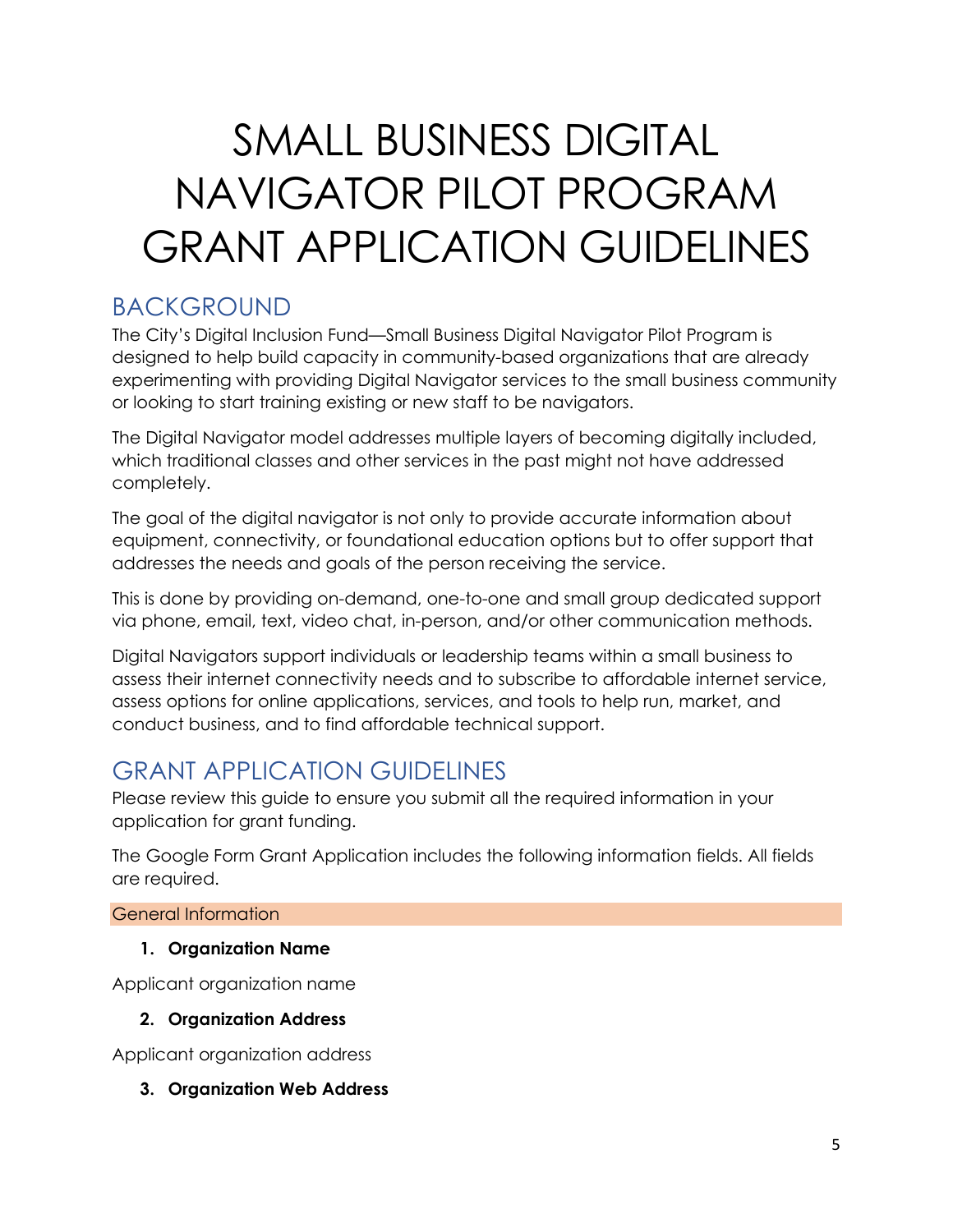Please state "none" if your organization does not have an online presence.

#### **4. Tax ID**

IRS Federal EIN Tax-ID Number

If your organization operates using a fiscal sponsor, please include the fiscal sponsor's registered name, EIN number, and a contact name and email address in the field provided.

#### **5. Does your organization (or your fiscal sponsor) carry insurance coverage?**

Answer Yes/No. This question does not impact your eligibility or chances of being selected. If selected for a grant award, OCT staff will explain insurance requirements during agreement negotiation.

#### **6. Contact Name**

Enter first and last name. The Contact Name is the person responsible for completing the Grant Application and may or may not be the same person as the Duly Authorized Official that signs the Application. The Contact Name is the person to contact for all questions regarding Grant Application information and will be a primary contact to negotiate a grant agreement with City staff if selected to receive a grant award.

#### **7. Contact Title**

The above Contact person's title.

#### **8. Contact Email Address**

The Contact person's email address.

#### **9. Contact Phone Number**

The Contact person's phone number

#### **10. Organization agrees to commit staff time (approx. 10-20 hours) to negotiate a grant agreement in May.**

Answer Yes/No. If selected to receive a grant award, City staff will work with selected organization staff to complete a grant agreement that will include addition detail regarding project implementation and reporting requirements. Please see Appendix A for sample grant agreement and baseline scope of work.

**11. Applicant organization agrees to commit some of the digital navigator's time (approx. 1 hour/month) during the proposed project period for stakeholder engagement by presenting to Prosper Portland's Inclusive [Business Resource](https://prosperportland.us/portfolio-items/inclusive-business-resource-network/)  [Network Community of Practice](https://prosperportland.us/portfolio-items/inclusive-business-resource-network/) and/or BIPOC in Tech Group, or City Bureau Partners.**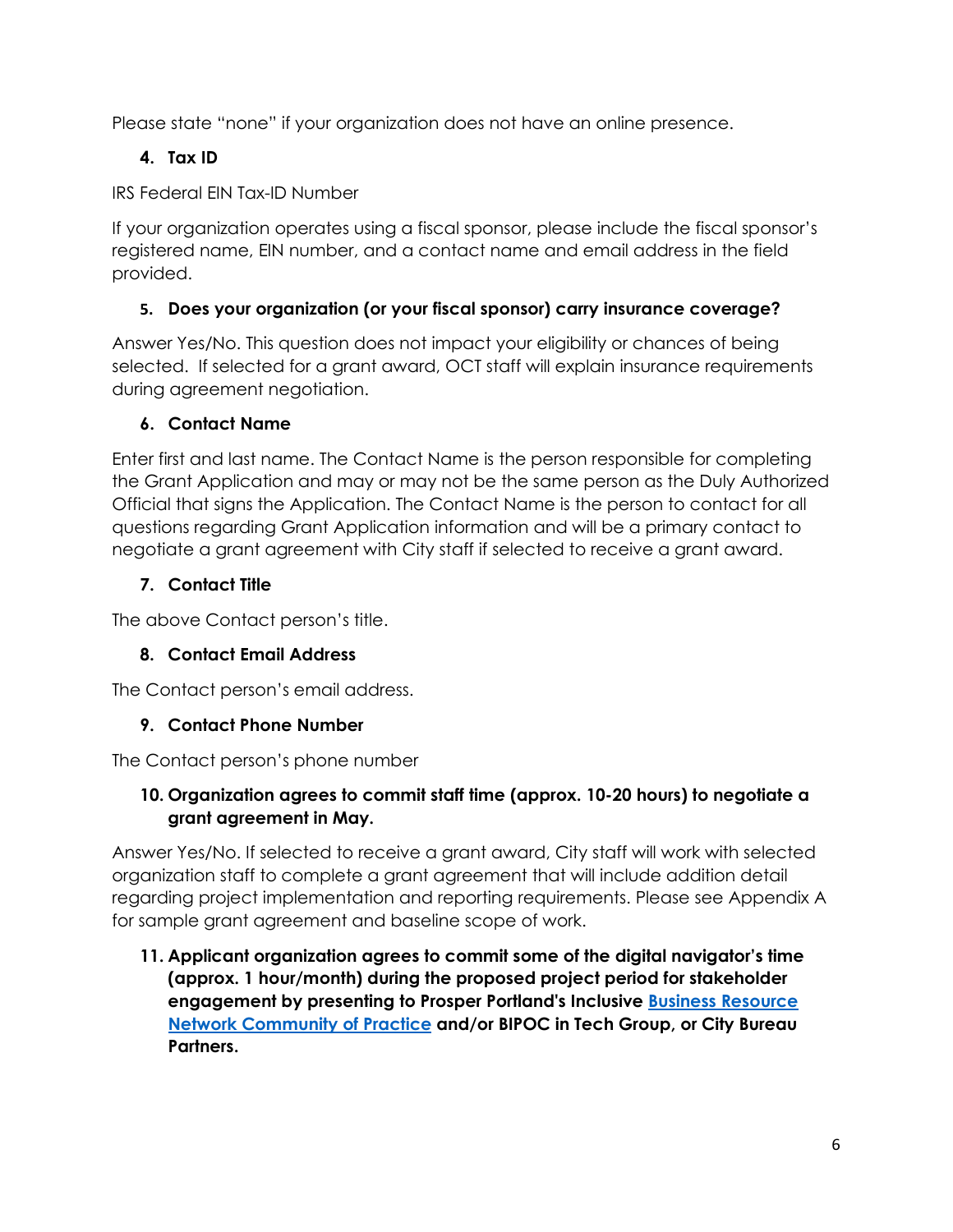Answer Yes/No. If selected to receive a grant award, City staff will work with the Digital Navigator to create avenues for the Navigator to engage with small businesses and BIPOC entrepreneurs through the City's and Prosper Portland's networks.

#### Applicant Organization Information

#### **Tell us about your organization:**

#### **12. How many year-round, full-time staff does your organization have?**

Total number of year-round, full-time staff.

#### **13. How many part-time and/or volunteer staff does your organization have?**

Provide total number of part-time staff and total number of volunteer staff separately.

#### **14. What % of your organizational Leadership identifies as Black, Indigenous, or Person of Color?**

Include the total number of Leadership staff and the percent of that total that identifies BIPOC.

#### **15. What % of your Board members identify as Black, Indigenous, or Person of Color?**

Include the total number of Board members and the percent of that total that identifies BIPOC.

#### **16. What is your organization's annual operating budget?**

Include your organization's annual operating budget for the past 3 years.

#### **17. What is your organizational mission?**

Share your organization's stated mission.

#### **18. What do you know about the digital inclusion service needs of small, emerging businesses and BIPOC entrepreneurs?**

Tell us what you know about the digital skills training needs of small businesses and BIPOC entrepreneurs.

#### **19. How has your organization worked with and supported small businesses and BIPOC entrepreneurs in the past?**

Tell us how you've engaged with the business sector and whether you've provided formal or informal digital inclusion training and support services to this sector in the past.

#### **20. How do you know if this engagement was successful?**

How do you measure and track success? What primary outcome metrics did you use to track assess engagement and support to the business sector?

Proposed Digital Navigator Project Information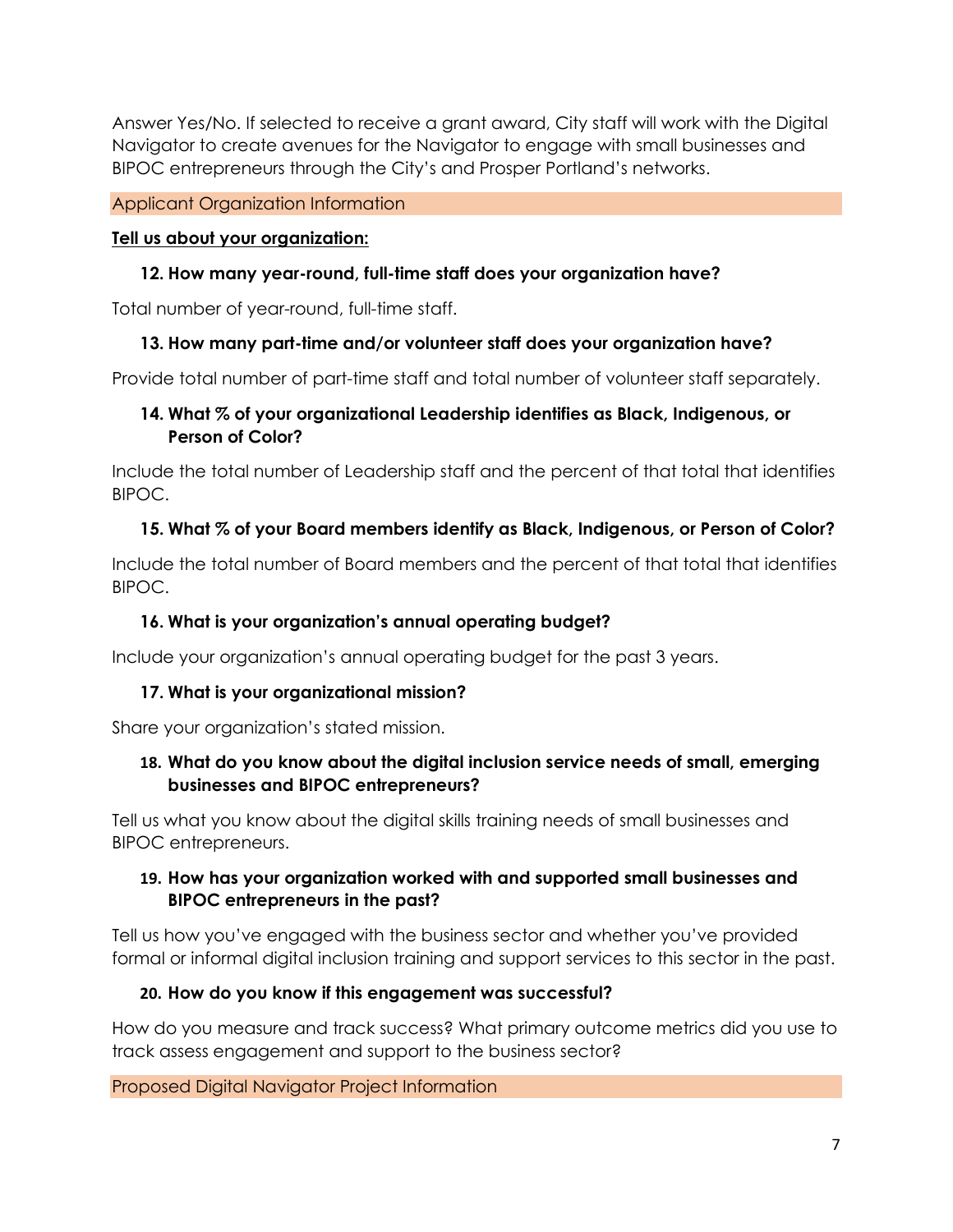**Tells us how you would participate in the Small Business Digital Navigator Pilot Program:** 

**21. Describe the Digital Navigator project you plan to build or scale with the support of grant funds provided by the Digital Inclusion Fund Small Business Digital Navigator Pilot Program, including whether you will hire new staff or cross-train existing staff to provide digital navigator services, how you will market the service to small businesses and BIPOC entrepreneurs, how you plan to deliver services (i.e. via phone, email, text, video chat, in-person, one-on-one or small group, etc.), and how you would measure impact.** 

This is your opportunity to tell us how grant funds will help you build or scale Small Business Digital Navigator services specifically for small, emerging businesses and BIPOC entrepreneurs and to explain in detail what digital navigator services your will offer.

Use this section to demonstrate the Organization's capacity to successfully develop and deliver Digital Navigator services, such as:

- What existing staff and resources do you have ready to dedicate to this project?
- What staffing and resources will you need to acquire before launching the service?
- How will you outreach to small, emerging businesses and BIPOC entrepreneurs that this service exists and how to access it?
- Do you have a system in place to track contact with the small businesses and entrepreneurs and how the digital navigator is supporting each business/leader over time?
- What do you expect to change for the small businesses, BIPOC entrepreneurs as a result of this project? And how do you plan to evaluate the impact, reach, and success of the project?

Consider describing what the whole process looks like from the small businesses or entrepreneur's point of view.

Provide a draft implementation plan that includes major tasks and milestones for developing and implementing the Small Business Digital Navigator service.

#### **22. Who do you anticipate serving through the digital navigator project?**

Estimate the number of businesses/individuals you anticipate serving and detail any defining demographic characteristics.

#### **23. Anticipating grant funds will be available as early as June of this year, when would you begin providing digital navigator services to the small business sector?**

Provide a proposed project Start Date (month/year).

#### **24. Proposed projects may include timelines of up to 18 months to complete the projects. What is the proposed project end date?**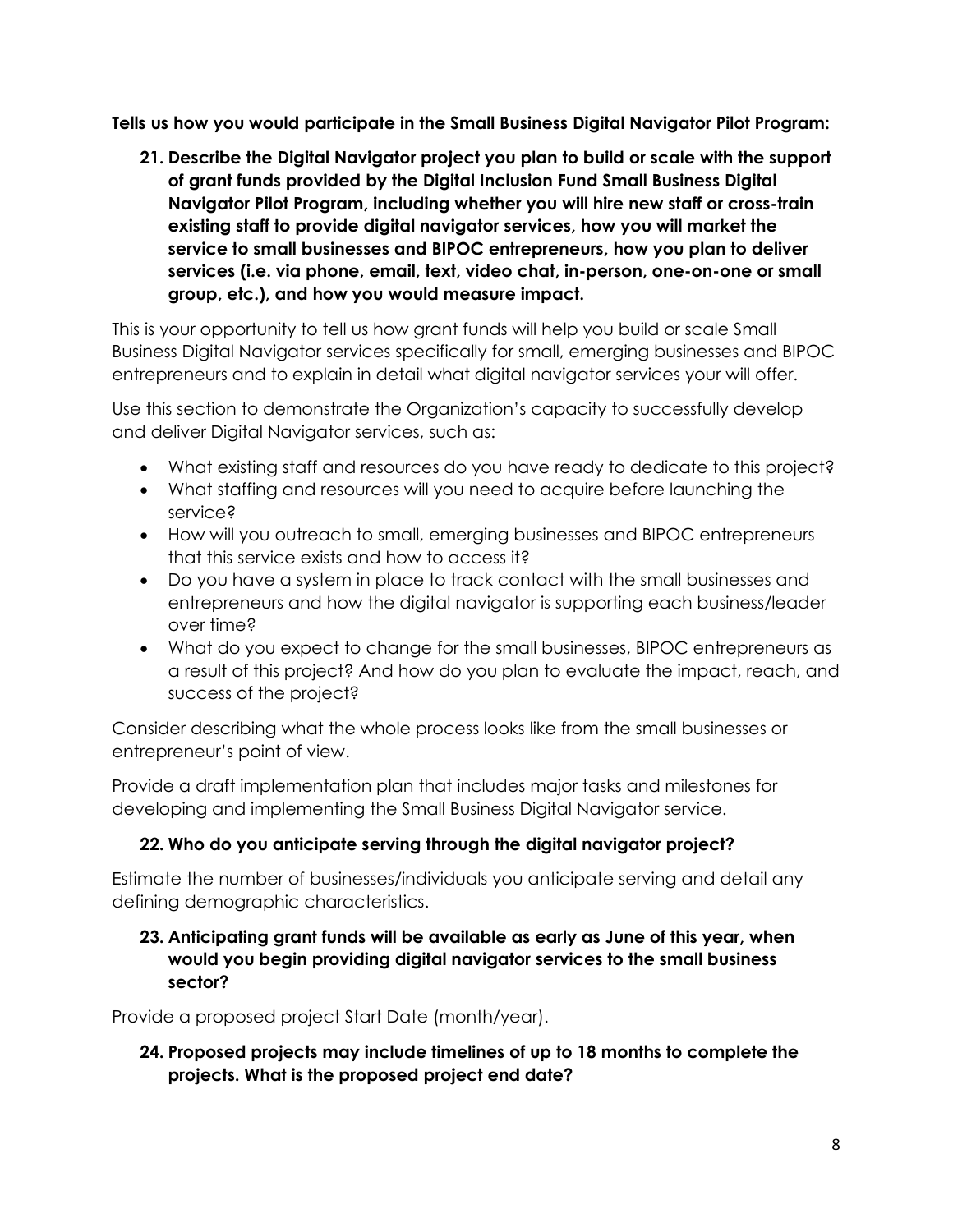Provide a proposed project End Date (month/year). A date by which you will have fulfilled the scope of work under the Grant Agreement and completed all reporting requirements.

#### **25. In addition to grant funds, the Small Business Digital Navigator Pilot Program comes with \$20,000 available for the Digital Navigator to award Digital Toolbox Micro grants (for hardware and software) to participating small businesses. Tell us how you anticipate designing and implementing this micro-grant opportunity.**

Describer your experience designing and implementing grant opportunities. If no experience, explain why your organization is ready to take on such a project.

Provide details on how you anticipate designing and implementing this micro-grant opportunity. Consider providing a draft implementation plan that includes major tasks and milestones and the criteria you would use to select grant recipients.

#### **26. Signature of Duly Authorized Representative**

For your application to be complete, the form must be e-signed by a Duly Authorized Representative of the applicant organization. The Application should be signed by someone, such as a Chief Executive Officer, Chief Financial Officer, President or Executive Director, who can commit the organization to undertake the project.

Date\*

Name\*

Title\*

Phone\*

E-mail\*

#### \*\*\*\*\*\*\*END APPLICATION\*\*\*\*\*\*\*

## OTHER INFORMATION

Important Public Records Law Notice. The City of Portland ("City") is subject to Oregon public records law. All documents and information submitted by applicant to City may be deemed public records subject to public disclosure pursuant to Oregon public records law.

Applicant acknowledges by its signature below that all documents and information submitted to City by applicant may be subject to public disclosure upon City's determination that applicant's documents or information are subject to disclosure under public records law, upon an order of the Multnomah County District Attorney, or upon an order of a court. Applicant is advised to consult applicant's legal counsel regarding the applicability of Oregon public records law.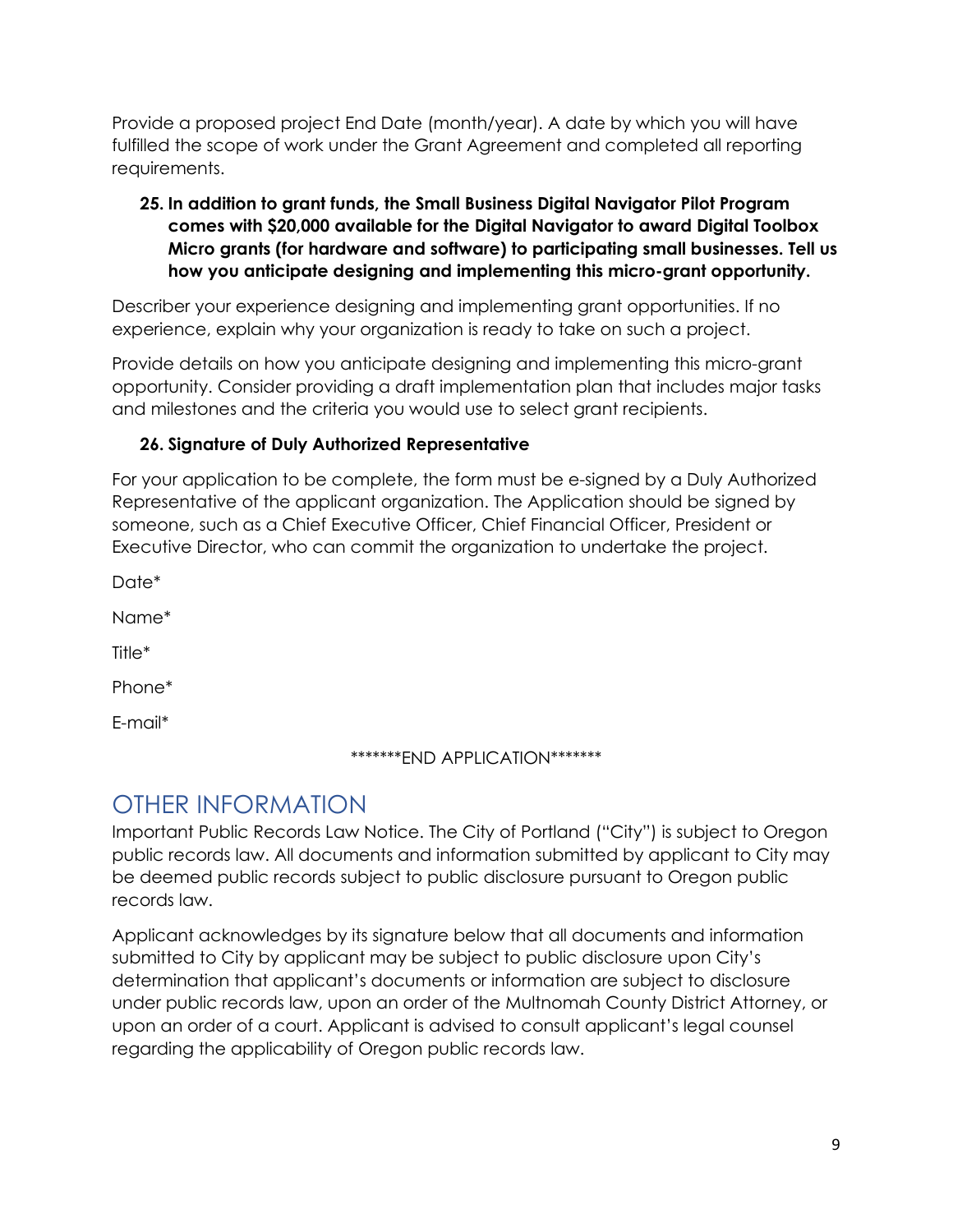Pre-Award Activities. Applicants are hereby notified that, notwithstanding any oral or written assurance that they may have received, there is no obligation on the part of the City to cover pre-award costs.

Final Grant Awards. Applicants are hereby notified that the City is under no obligation to award any grant funds to an applicant and grant awards are not final until grant agreements are authorized and signed by both parties. Being invited to apply for grant funds through the application process does not guarantee an award.

The city reserves the right to revise, suspend, or cancel this application solicitation process at any time at City's sole discretion.

## FOR MORE INFORMATION

For more information or to discuss an application, please contact Leina Gonzalez-Baird, Digital Equity Coordinator, at 503-823-4188 or send us an email at [connectingportland@portlandoregon.gov.](mailto:connectingportland@portlandoregon.gov)